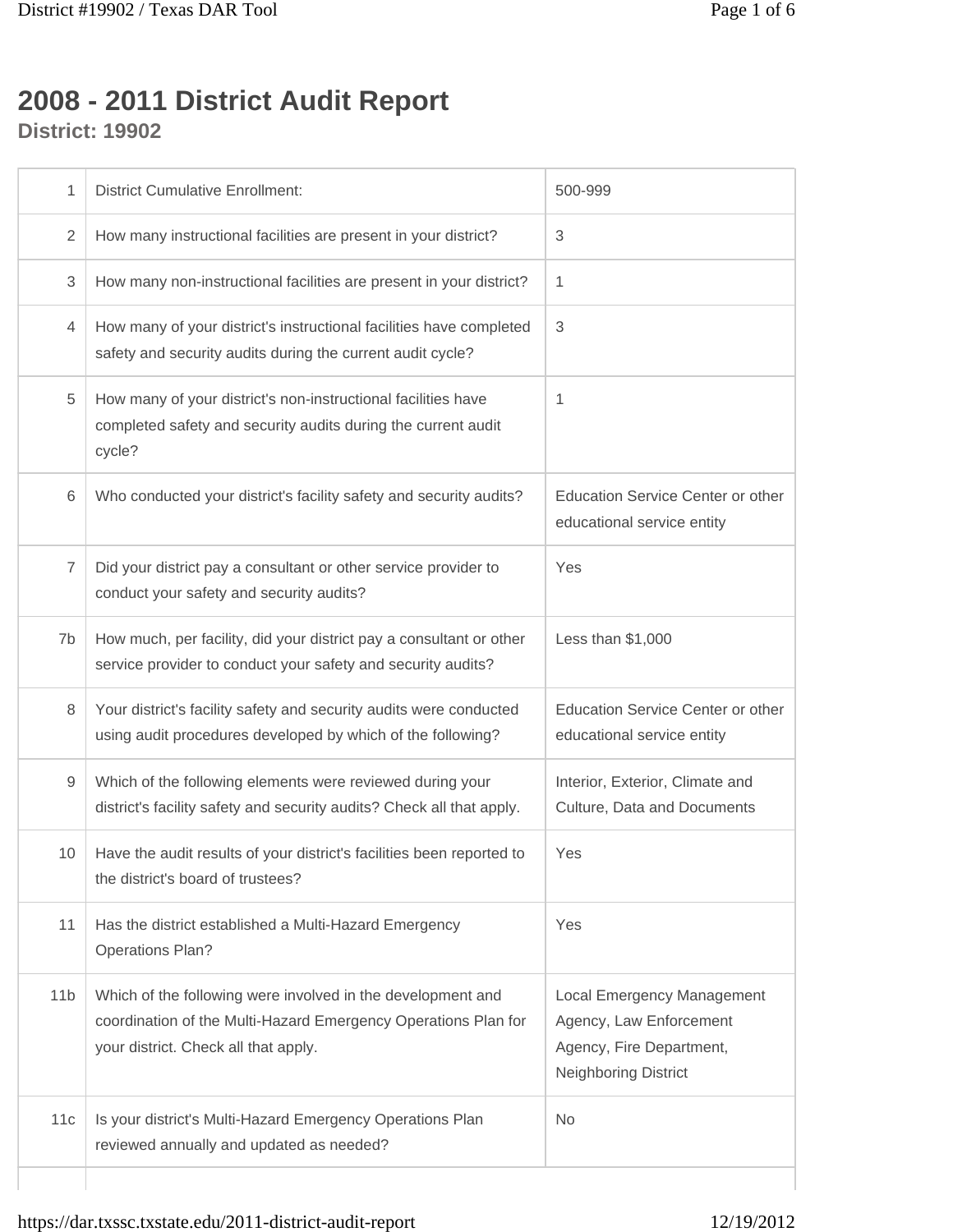| 11d | Does your district's Multi-Hazard Emergency Operations Plan<br>address the following four phases of emergency management?                                                     |                                  |      |
|-----|-------------------------------------------------------------------------------------------------------------------------------------------------------------------------------|----------------------------------|------|
|     | 11d.1                                                                                                                                                                         | Mitigation/Prevention            | Yes  |
|     | 11d.2                                                                                                                                                                         | Preparedness                     | Yes  |
|     | 11d.3                                                                                                                                                                         | Response                         | Yes  |
|     | 11d.4                                                                                                                                                                         | Recovery                         | Yes  |
| 12  | Does your district provide drill/exercise training to staff and<br>Yes<br>students?                                                                                           |                                  |      |
| 13  | During the current audit cycle, how many instructional facilities in<br>your district conducted the following recommended drills<br>annually?                                 |                                  |      |
|     | 13.1                                                                                                                                                                          | <b>Evacuation Drills</b>         | All  |
|     | 13.2                                                                                                                                                                          | Lockdown Drills                  | All  |
|     | 13.3                                                                                                                                                                          | <b>Severe Weather Drills</b>     | All  |
|     | 13.4                                                                                                                                                                          | Shelter-in-Place Drills          | All  |
|     | 13.5                                                                                                                                                                          | <b>Reverse Evacuation Drills</b> | All  |
| 14  | During the current audit cycle, how many non-instructional<br>facilities in your district conducted the following recommended<br>drills annually?                             |                                  |      |
|     | 14.1                                                                                                                                                                          | <b>Evacuation Drills</b>         | None |
|     | 14.2                                                                                                                                                                          | Lockdown Drills                  | None |
|     | 14.3                                                                                                                                                                          | <b>Severe Weather Drills</b>     | None |
|     | 14.4                                                                                                                                                                          | Shelter-in-Place Drills          | None |
|     | 14.5                                                                                                                                                                          | <b>Reverse Evacuation Drills</b> | None |
| 15  | During the current audit cycle, how many instructional facilities in<br>your district conducted the following recommended drills using<br>the frequency minimum listed below? |                                  |      |
|     | 15.1                                                                                                                                                                          | Evacuation Drills (monthly)      | Most |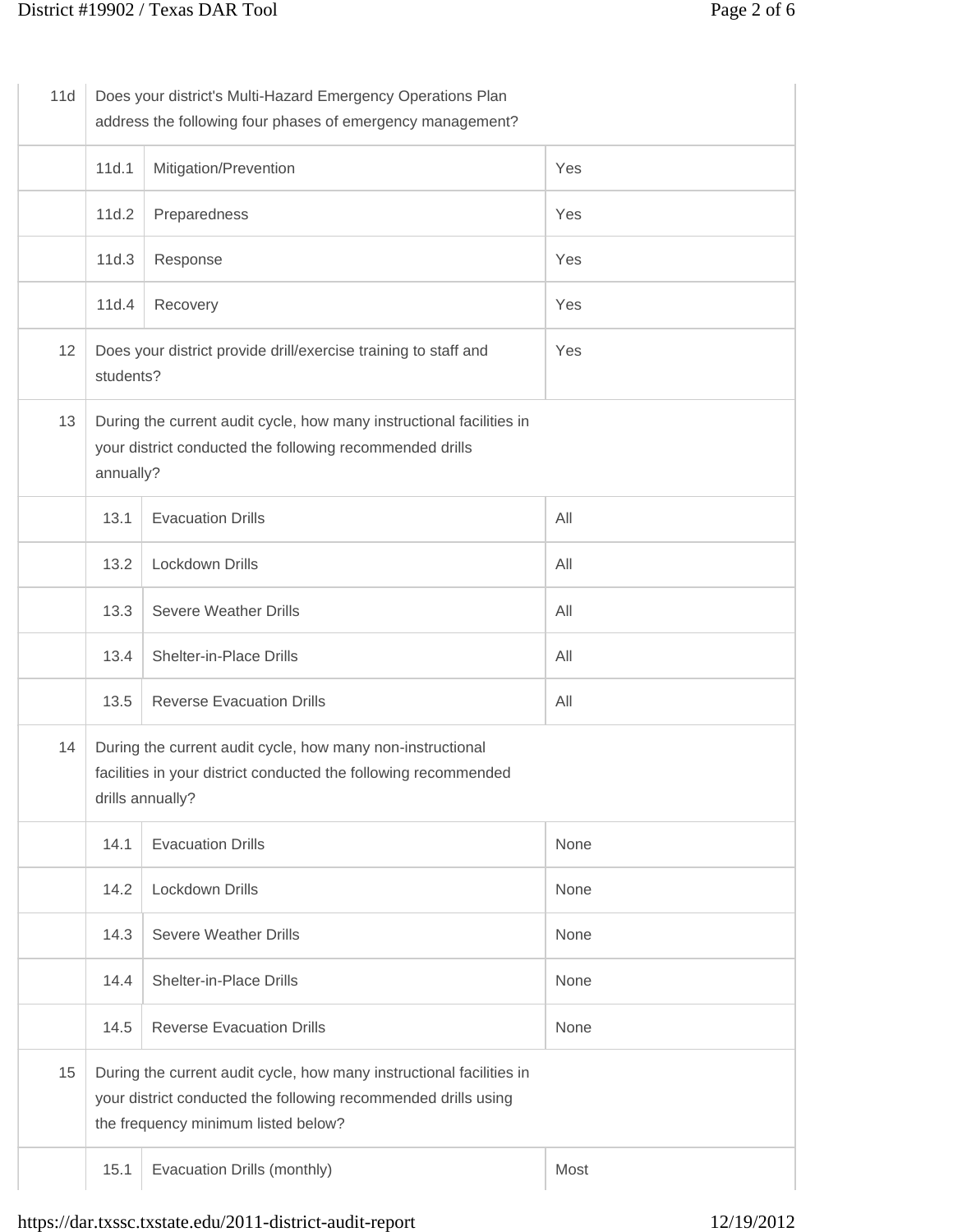## District #19902 / Texas DAR Tool Page 3 of 6

|                 | 15.2                                                                                                                                                                                                                           | Lockdown Drills (once per semester)           | Most                              |
|-----------------|--------------------------------------------------------------------------------------------------------------------------------------------------------------------------------------------------------------------------------|-----------------------------------------------|-----------------------------------|
|                 | 15.3                                                                                                                                                                                                                           | Severe Weather Drills (once per semester)     | Most                              |
|                 | 15.4                                                                                                                                                                                                                           | Shelter-in-Place Drills (once per semester)   | Most                              |
|                 | 15.5                                                                                                                                                                                                                           | Reverse Evacuation Drills (once per semester) | Most                              |
| 16              | During the current audit cycle, how many non-instructional<br>facilities in your district conducted the following recommended<br>drills using the frequency minimum listed below?                                              |                                               |                                   |
|                 | 16.1                                                                                                                                                                                                                           | Evacuation Drills (monthly)                   | None                              |
|                 | 16.2                                                                                                                                                                                                                           | Lockdown Drills (once per semester)           | None                              |
|                 | 16.3                                                                                                                                                                                                                           | Severe Weather Drills (once per semester)     | None                              |
|                 | 16.4                                                                                                                                                                                                                           | Shelter-in-Place Drills (once per semester)   | None                              |
|                 | 16.5                                                                                                                                                                                                                           | Reverse Evacuation Drills (once per semester) | None                              |
| 17              | During the current audit cycle, how many of the instructional<br>All<br>facilities in your district have conducted or participated in<br>exercises?                                                                            |                                               |                                   |
| 18              | During the current audit cycle, how many of the non-instructional<br>All<br>facilities in your district have conducted or participated in<br>exercises?                                                                        |                                               |                                   |
| 19              | Does your district conduct after-action reviews following all drills,<br>Yes<br>exercises, and actual emergencies?                                                                                                             |                                               |                                   |
| 20              | Does your district have memoranda of understanding and/or<br>Yes<br>mutual aid agreements?                                                                                                                                     |                                               |                                   |
| 20 <sub>b</sub> | Which of the following has your district entered into with<br>memoranda of understanding and/or mutual aid agreements?<br>Agency, Law Enforcement<br>Agency, Fire Department,<br>Check all that apply.<br>Neighboring District |                                               | <b>Local Emergency Management</b> |
| 21              | During the current audit cycle, how many times has your district<br>used components of the Multi-Hazard Emergency Operations<br>Plan for:                                                                                      |                                               |                                   |
|                 | 21.1                                                                                                                                                                                                                           | A Planned Event                               | $1 - 9$                           |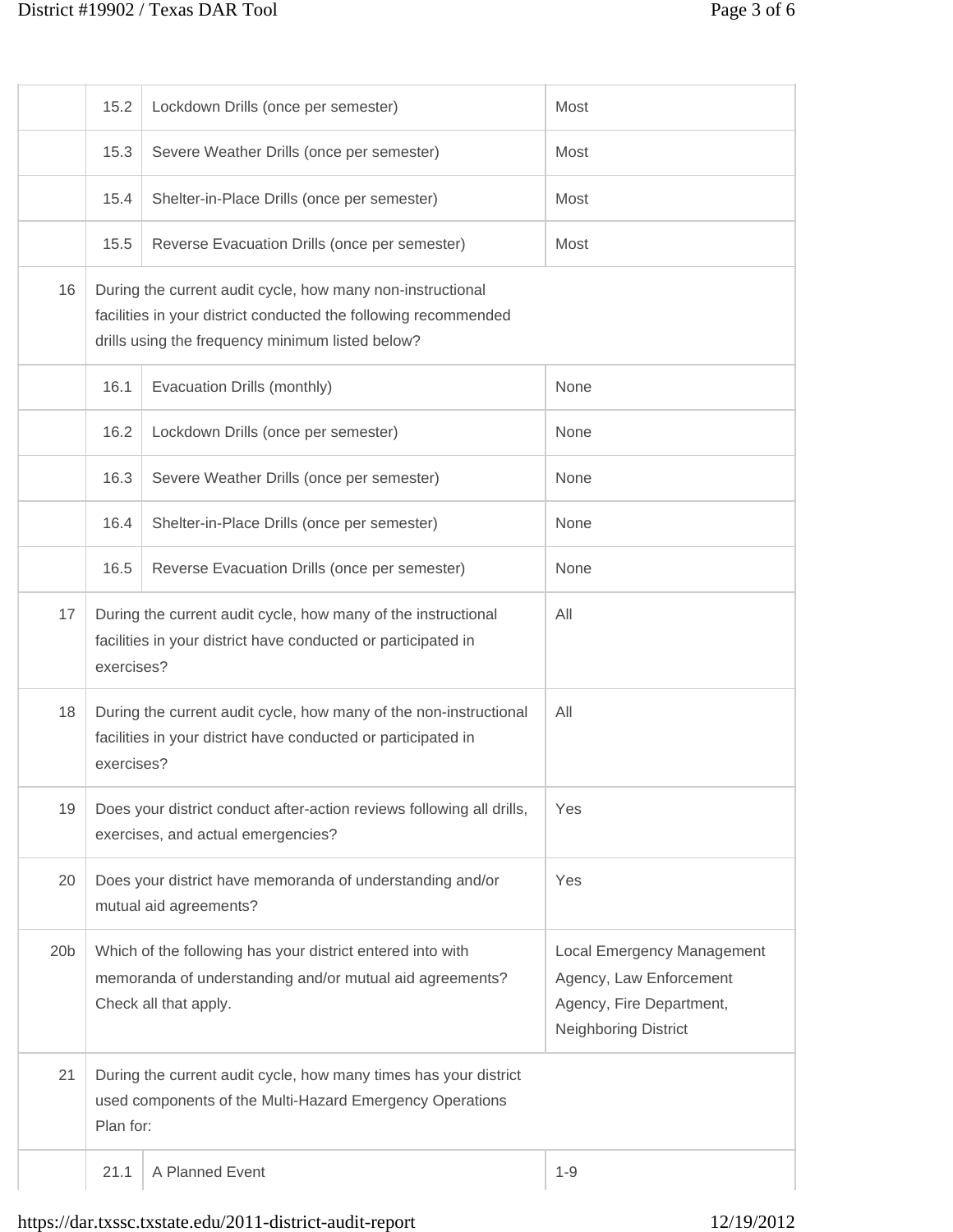## District #19902 / Texas DAR Tool Page 4 of 6

|                 | 21.2                                                                                                                                                                                     | An Unplanned Event                                                                                                                                                                    | $\mathbf{0}$ |
|-----------------|------------------------------------------------------------------------------------------------------------------------------------------------------------------------------------------|---------------------------------------------------------------------------------------------------------------------------------------------------------------------------------------|--------------|
| 22              |                                                                                                                                                                                          | Has the district identified a primary point of contact that is<br>responsible for overall district emergency management?                                                              | Yes          |
| 23              |                                                                                                                                                                                          | Have you identified district key personnel that are responsible for<br>emergency management?                                                                                          | Yes          |
| 23 <sub>b</sub> |                                                                                                                                                                                          | Have these district key personnel been trained in the National<br>Incident Management System (NIMS) and Incident Command<br>System (ICS)?                                             | In Progress  |
| 24              | Committee?                                                                                                                                                                               | Has your district established a School Safety and Security                                                                                                                            | Yes          |
| 24 <sub>b</sub> |                                                                                                                                                                                          | Is your district's School Safety and Security Committee following<br>the guidelines established by the Texas School Safety Center?                                                    | Yes          |
| 25              |                                                                                                                                                                                          | Does each of your district's instructional facilities have a facility-<br>specific Multi-Hazard Emergency Operations Plan or an Annex<br>that is consistent with the district's plan? | Most         |
| 26              | Does each of your district's non-instructional facilities have a<br>facility-specific Multi-Hazard Emergency Operations Plan or an<br>Annex that is consistent with the district's plan? |                                                                                                                                                                                       | Some         |
| 27              | Does each instructional facility have visitor policies/procedures<br>that govern access?                                                                                                 |                                                                                                                                                                                       | All          |
| 28              |                                                                                                                                                                                          | Does each non-instructional facility have visitor<br>policies/procedures that govern access?                                                                                          | All          |
| 29              |                                                                                                                                                                                          | Does your district have facilities located within 1,000 yards of a<br>railroad track?                                                                                                 | Yes          |
| 29 <sub>b</sub> | Does your district's Multi-Hazard Emergency Operations Plan<br>include policies/procedures for responding to a train derailment?                                                         |                                                                                                                                                                                       | Yes          |
| 30              | Did your district's safety and security audit include a review of the<br>following documents?                                                                                            |                                                                                                                                                                                       |              |
|                 | 30.1                                                                                                                                                                                     | District and facility Emergency Operations Plan and<br>Annexes                                                                                                                        | Yes          |
|                 | 30.2                                                                                                                                                                                     | <b>Contact lists</b>                                                                                                                                                                  | Yes          |
|                 |                                                                                                                                                                                          |                                                                                                                                                                                       |              |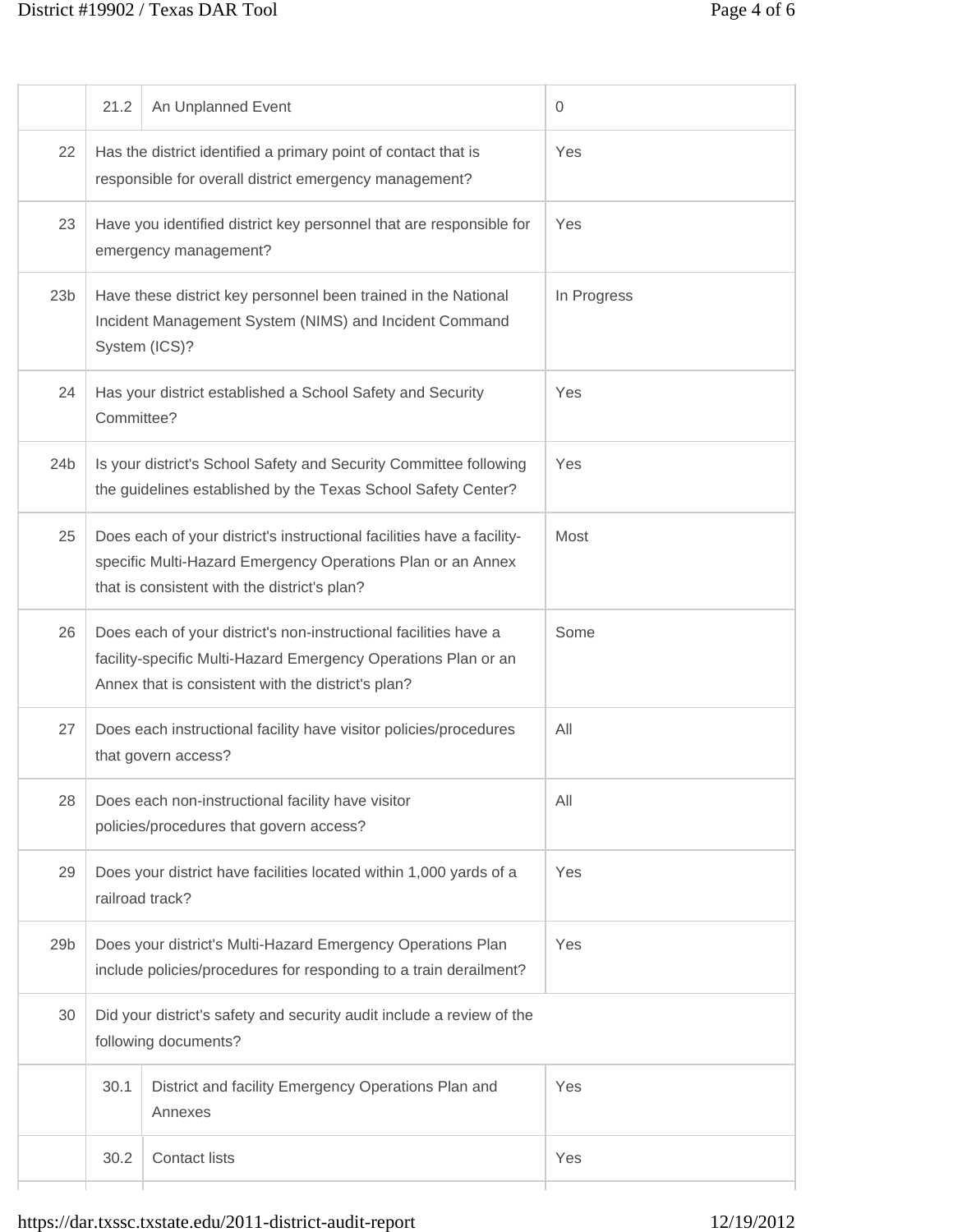## District #19902 / Texas DAR Tool Page 5 of 6

|    | 30.3                                                                                                                                                   | Floor and site plans                              | Yes       |
|----|--------------------------------------------------------------------------------------------------------------------------------------------------------|---------------------------------------------------|-----------|
|    | 30.4                                                                                                                                                   | Documentation of drills and exercises             | Yes       |
|    | 30.5                                                                                                                                                   | After Action Reports for all drills and exercises | Yes       |
|    | 30.6                                                                                                                                                   | After Action Reports for all Planned Events       | Yes       |
|    | 30.7                                                                                                                                                   | After Action Reports for all Unplanned Events     | Yes       |
|    | 30.8                                                                                                                                                   | District/school code of conduct                   | Yes       |
|    | 30.9                                                                                                                                                   | Data from school climate surveys                  | Yes       |
|    | 30.10                                                                                                                                                  | Discipline data                                   | <b>No</b> |
|    | 30.11                                                                                                                                                  | District Improvement Plan                         | Yes       |
|    | 30.12                                                                                                                                                  | Results of previous audits                        | Yes       |
|    | 30.13                                                                                                                                                  | Improvement action plans and progress             | Yes       |
| 31 | Has your district developed action plans to address audit<br>Yes<br>recommendations?                                                                   |                                                   |           |
| 32 | Do students at each instructional facility receive training on the<br>following prevention topics?                                                     |                                                   |           |
|    | 32.1                                                                                                                                                   | <b>Bullying</b>                                   | All       |
|    | 32.2                                                                                                                                                   | Harassment                                        | All       |
|    | 32.3                                                                                                                                                   | Violence                                          | All       |
|    | 32.4                                                                                                                                                   | Suicide                                           | All       |
| 33 | Does your district have processes in place to both identify and<br>Yes<br>provide services to students who exhibit early warning signs of<br>violence? |                                                   |           |
| 34 | Does your district make available school safety and security<br>Yes<br>training to all staff?                                                          |                                                   |           |
| 35 | Does your district make available basic health practices training<br>Yes<br>to all staff?                                                              |                                                   |           |
| 36 | Does your district have a key control policy?<br>Yes                                                                                                   |                                                   |           |